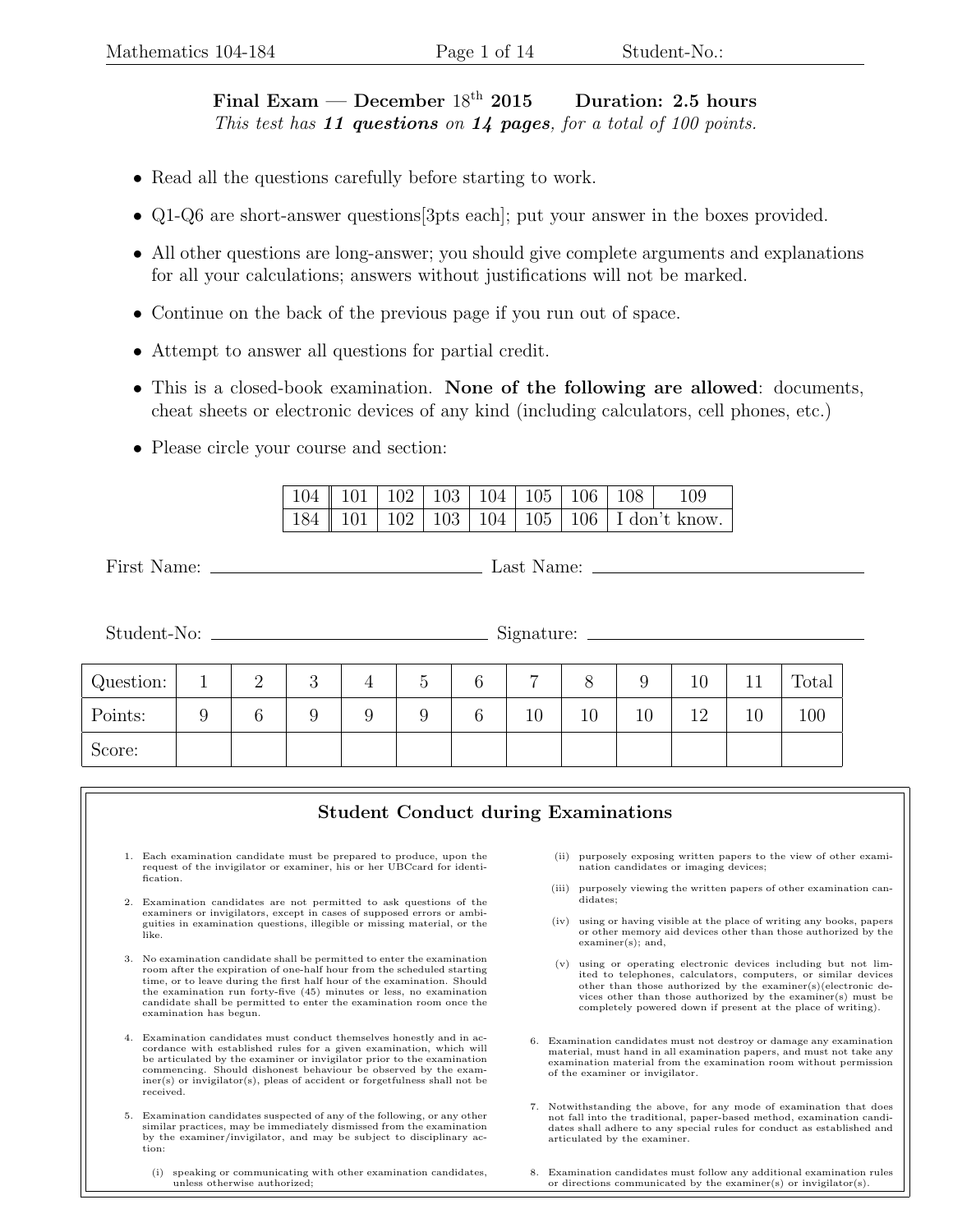Short-Answer Questions. Put your answer in the box provided. Full marks will be given for a correct answer placed in the box, while part marks may be given for work shown. Unless otherwise stated, calculator ready answers are acceptable.

[3 marks] 1. (a) Compute 
$$
\lim_{x \to -2} \frac{2x^2 - 5x - 18}{x + 2}
$$
.

Answer:

 $\overline{3 \text{ marks}}$  (b) Suppose  $f(2) = 3$  and  $f'(2) = 2$ . Let  $h(x) = \frac{f(x)}{2}$  $\frac{d^{(x)}}{dx^2}$ . Find the equation of the line tangent to  $y = h(x)$  at  $x = 2$ .

Answer:

3 marks (c) Compute the derivative of  $f(x) = \sin^2(e^x)$ .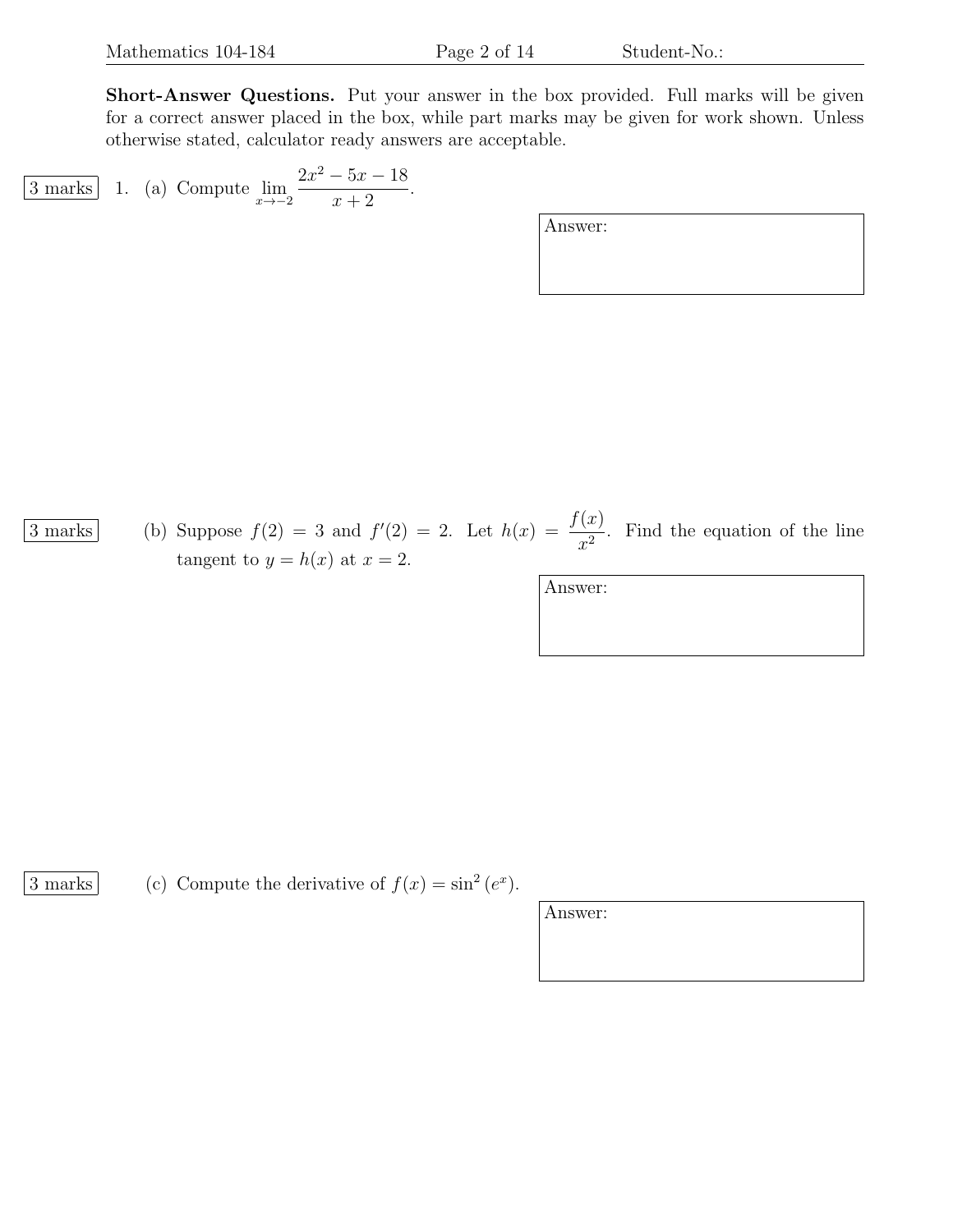3 marks 2. (a) If \$4,000 dollars is invested in a bank account at an interest rate of 6% per year, compounded continuously. How long will it take, in years, for the balance to reach \$20,000 dollars?

| Answer: |  |
|---------|--|
|---------|--|

3 marks (b) Find the absolute maximum of  $f(x) = \ln(x^2 + x + 1)$  over the interval  $[-1, 1]$ .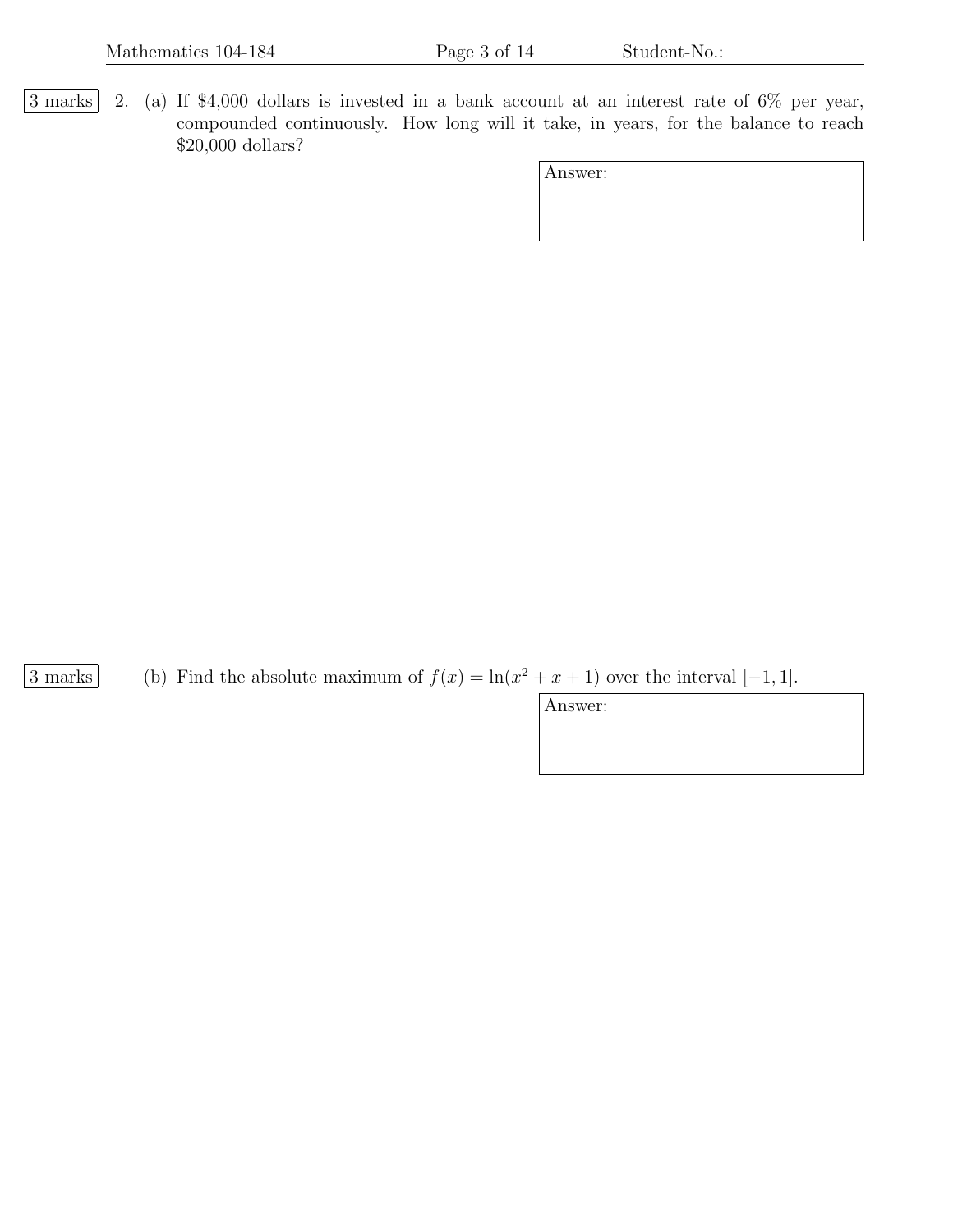$3$  marks 3. (a) A (spherical) balloon is being deflated at the rate of 8 cm<sup>3</sup>/s. How fast is its radius changing when the radius is 2 cm? Note: The volume V of a sphere of radius r is  $\frac{4\pi}{3}r^3$ .

| 3 marks |  |  |  |  | (b) Find the value of a for which the function $f(x)$ is continuous for all x. |  |  |
|---------|--|--|--|--|--------------------------------------------------------------------------------|--|--|

| $f(x) = \begin{cases} x^2 + a & \text{when } x \leq e, \\ 3a \ln(x) & \text{when } x > e. \end{cases}$ |  |
|--------------------------------------------------------------------------------------------------------|--|
|                                                                                                        |  |

Answer:

3 marks (c) Sketch a graph of a continuous function  $y = f(x)$  that satisfies the following:

- $f(-5) = f(0) = 0;$
- $f'(x) < 0$  for  $-5 < x < -3$  and  $1 < x < 5$ ;
- $f'(x) > 0$  for  $-3 < x < 1$ ;
- $f''(x) < 0$  for  $-2 < x < 3$ ;
- $f''(x) > 0$  for  $-5 < x < -2$  and  $3 < x < 5$ ;

Clearly label and local extrema and points of inflection.

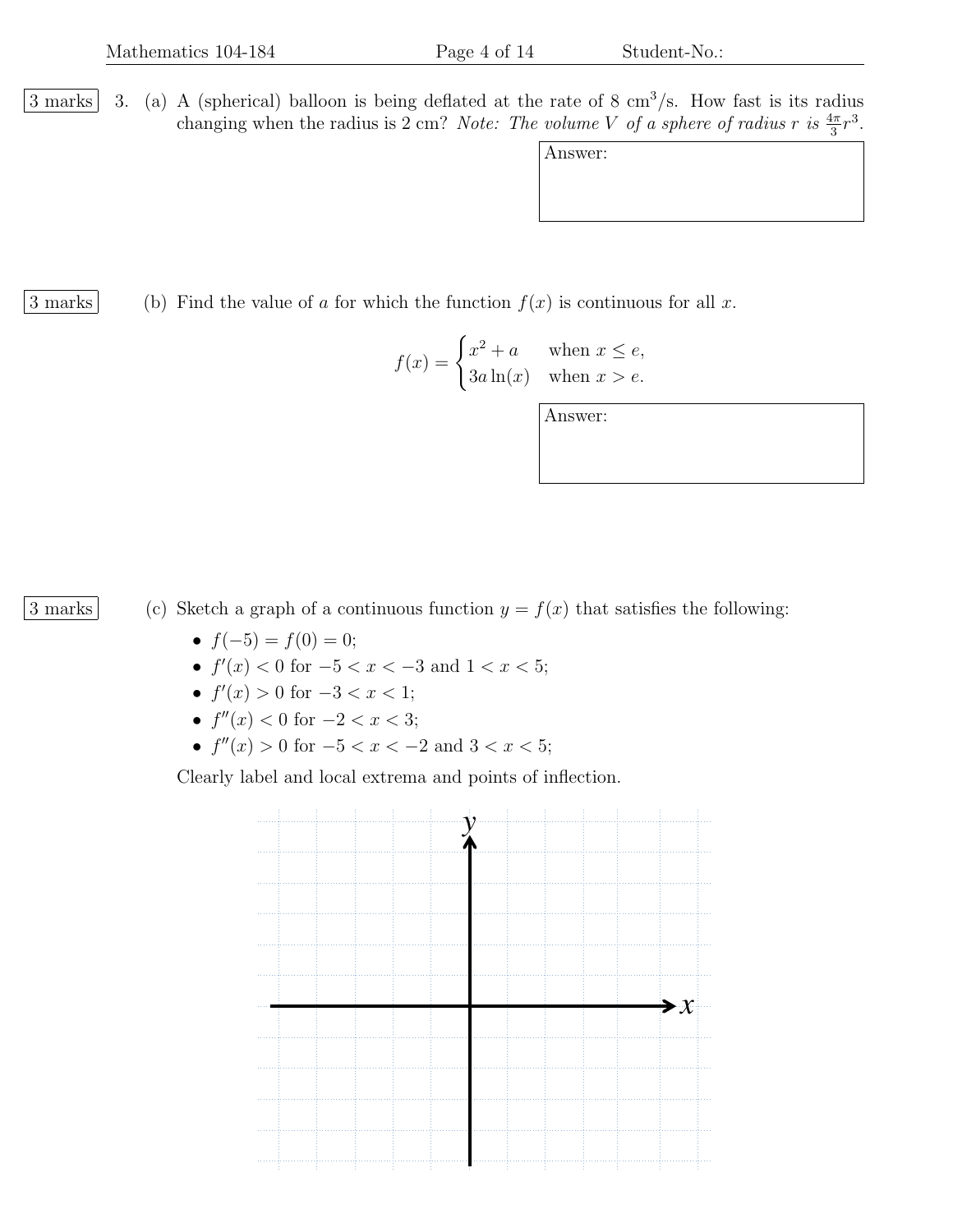3 marks 4. (a) Compute the 3rd degree Taylor polynomial of  $f(x) = e^{-3x}$  at  $a = 0$ .

Answer:

3 marks (b) Determine an equation of the line tangent to the curve

$$
x^4 - x^2y + y^4 = 1
$$

at the point  $(-1, 1)$ .

Answer:

 $\boxed{3 \text{ marks}}$  (c) When a company manufactures x desks, the per-desk *average cost* is given by the function

$$
\overline{C}(x) = \frac{50}{x} + \frac{7}{\sqrt{x}} - \frac{100}{x2^x}.
$$

Use this information to determine the marginal cost function.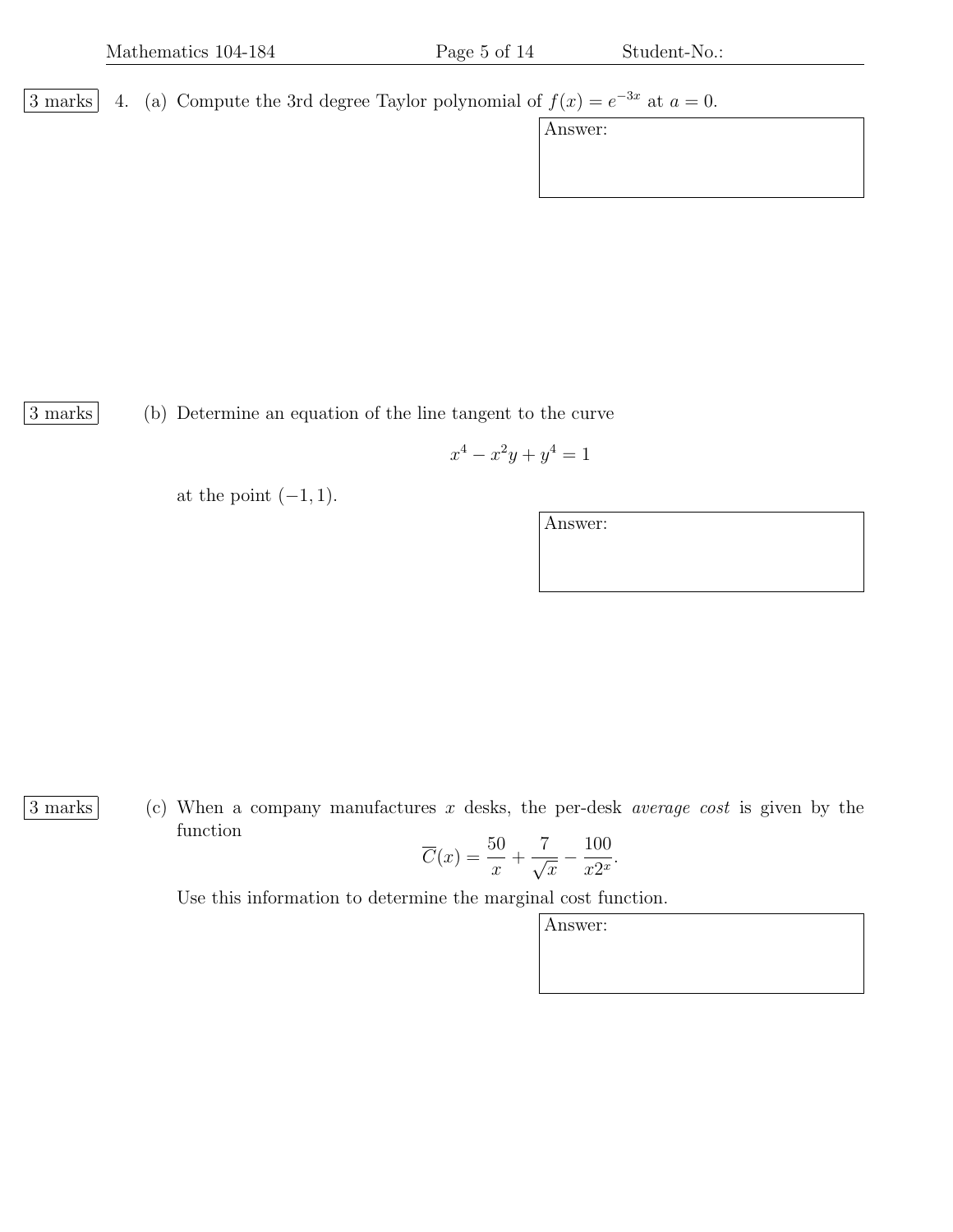3 marks 5. (a) Use linear approximation to estimate the value of  $\sqrt[3]{30}$ . State your answer accurate to two decimal places.

| Answer: |  |
|---------|--|
|         |  |

3 marks (b) We want to estimate a solution to the equation

$$
2^x = x + \pi
$$

Find a positive integer n such that a solution lies in the interval  $[n, n+1]$ .

- 
- 3 marks (c) A tailor is currently producing 80 suits per month and sells them for \$100 per suit. His monthly demand curve is given by  $q = 100 - 2\sqrt{p}$ . Find the current price elasticity of demand and use it to decide whether price should be raised or lowered to increase his revenue.

| Answer: |  |  |  |
|---------|--|--|--|
|         |  |  |  |
|         |  |  |  |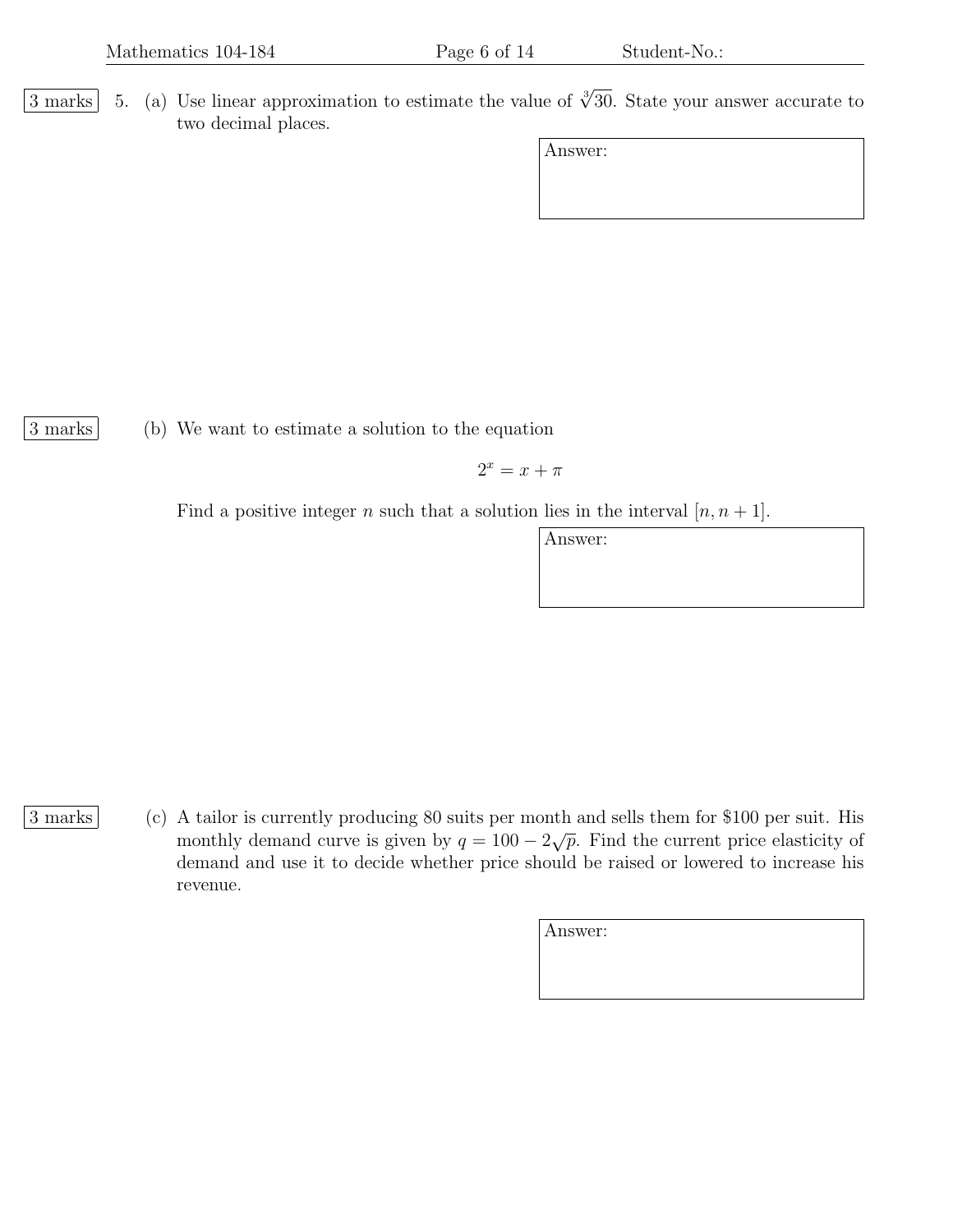## $\boxed{3 \text{ marks}}$  6. (a) Below is a graph of  $f(x)$ .



i. What is the global maximum value?

| Answer: |  |  |  |
|---------|--|--|--|
|         |  |  |  |
|         |  |  |  |

ii. State the  $x$ −value(s) where a local minimum occurs.

| Answer: |  |  |  |
|---------|--|--|--|
|         |  |  |  |
|         |  |  |  |

3 marks (b) The graph of  $f''(x)$  (the second derivative of  $f(x)$ ) is displayed below. For what  $x$ -value(s) does  $f(x)$  have an inflection point?



| Answer: |  |  |
|---------|--|--|
|         |  |  |
|         |  |  |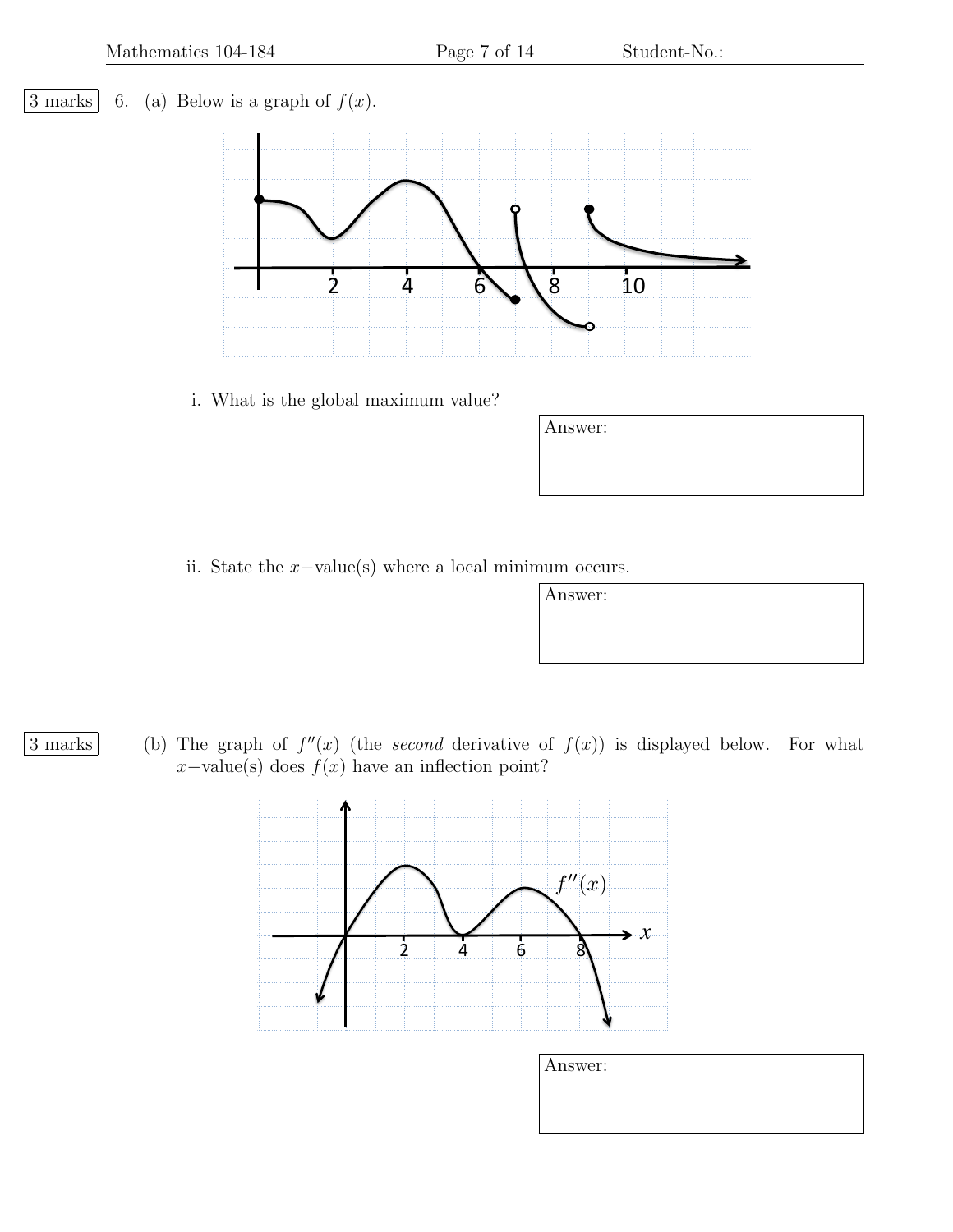Full-solution problems: Justify your answers and show all your work. Place a box around your final answer. Unless otherwise indicated, simplification of answers are required in these questions.

 $\overline{10 \text{ marks}}$  7. Let  $f(x) = \frac{1}{2}$  $2x + 1$ . Use the definition of the derivative to find  $f'(2)$ . No marks will be given for the use of any differentiation rules.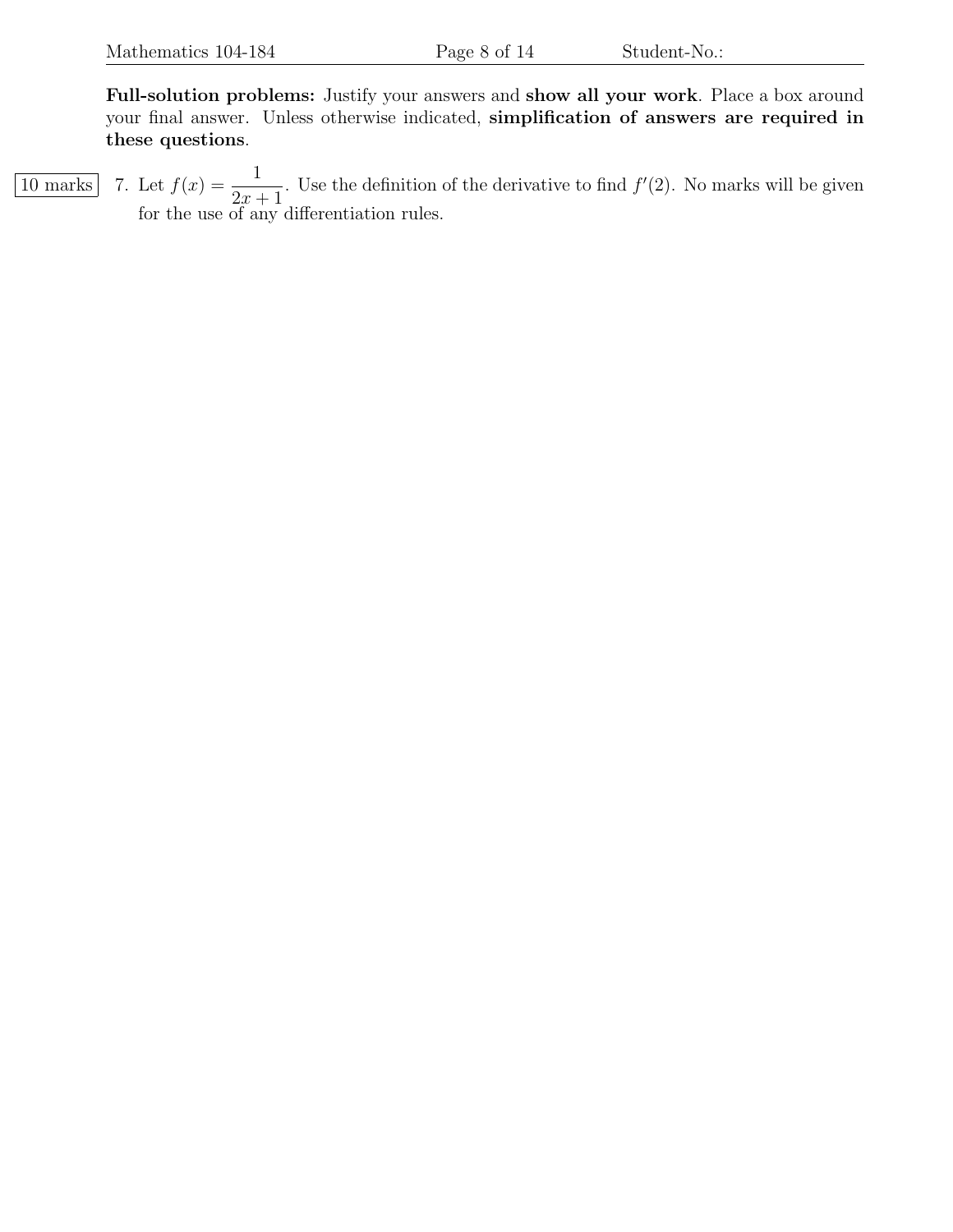- 10 marks | 8. A company is planning to produce a new electric toaster. After conducting an extensive market survey, the research department provides the following information: when the unit price is \$16 per toaster, then the weekly demand is 20 toasters; for every \$2 decrease in the unit price, the weekly demand increases by 10 toasters. The financial department estimate that the weekly fix costs will be \$140 and the variable cost of production will be \$4 per toaster. Let  $p$  be the unit price and let  $q$  be weekly demand. Note: Please simplify your answers such that your answers for  $(b)$  and  $(c)$  are given by integers.
	- (a) Find the demand function linking  $p$  and  $q$ .

Answer:

(b) What price should the company charge in order to maximize the weekly profit?

Answer:

(c) Find the break-even points for the company.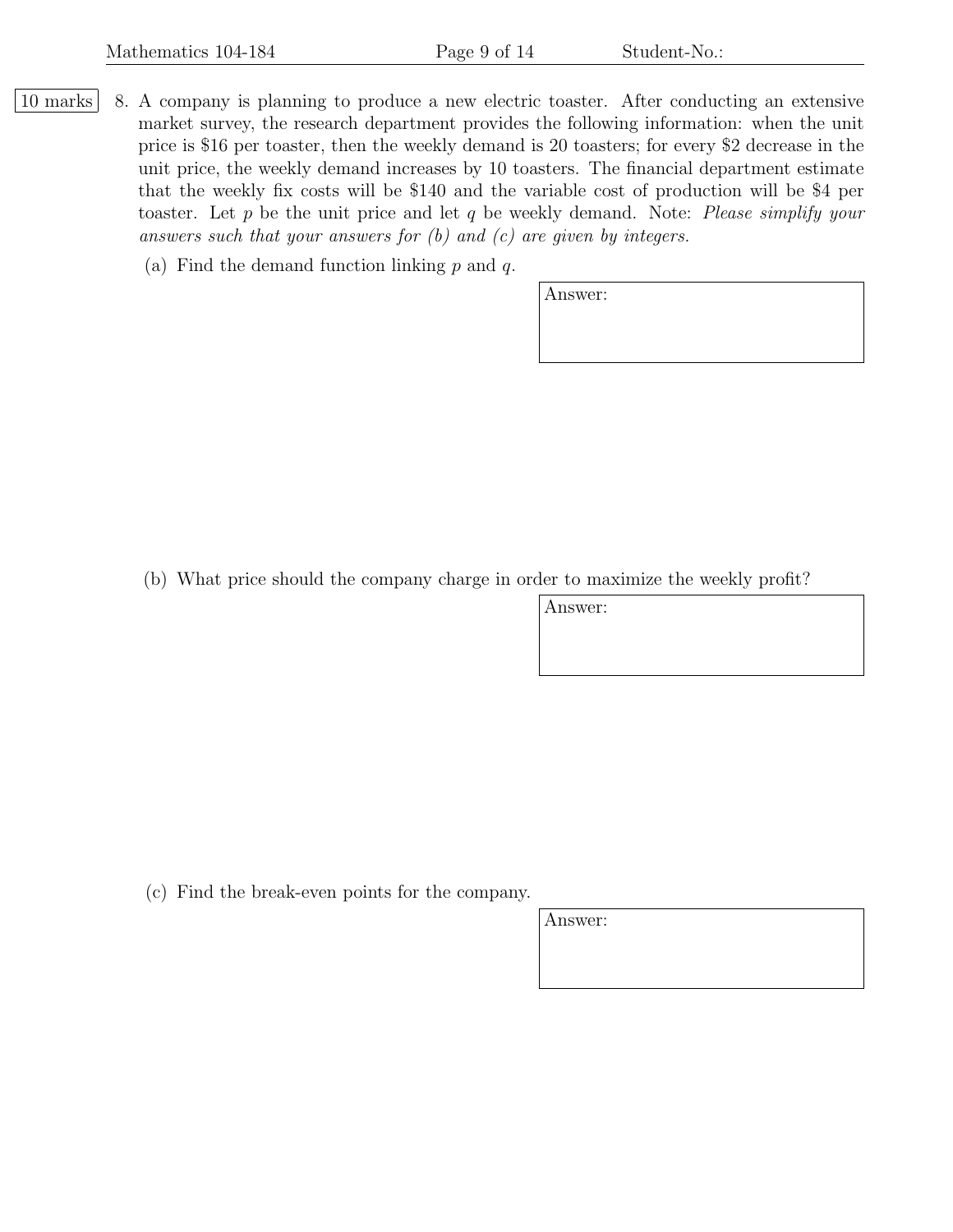10 marks 9. A carpenter has been asked to build an open box with a square base, where an open box means a box without a top. The sides of the box will cost \$2.50 per square meter and the base will cost \$5 per square meter. What are the dimensions of the box of maximal volume that can be constructed for \$60? Note: In order to receive full credit, you will need to justify your answer.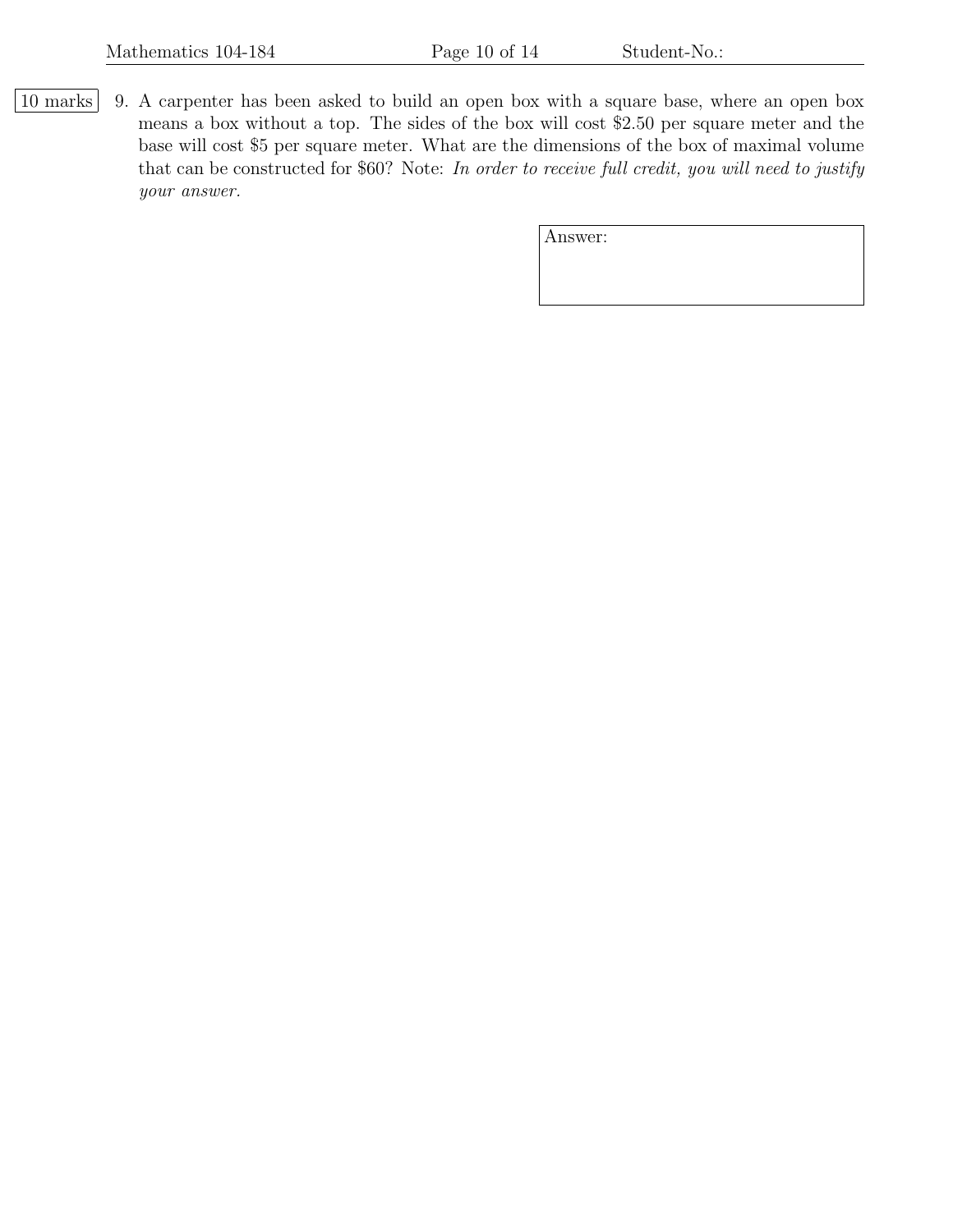$\boxed{12 \text{ marks}}$  10. Let  $f(x) = x^2 + x - \frac{1}{x}$  $\overline{x}$ − 1. Its derivative satisfies

$$
f'(x) = 2x + 1 + \frac{1}{x^2} = \frac{2x^3 + x^2 + 1}{x^2} = \frac{(x+1)(2x^2 - x + 1)}{x^2}.
$$

(a) Evaluate  $\lim_{x\to 0^-} f(x)$  and  $\lim_{x\to 0^+} f(x)$ .

(b) Find the intervals on which  $f$  is increasing or decreasing.

(c) Find the intervals on which f is concave up. Hint: think about what version of  $f'(x)$ you would like to differentiate!

(d) Sketch the graph of  $f$ . Note: Your graph should be reasonably accurate within the grid, so you may not use the whole x-axis).

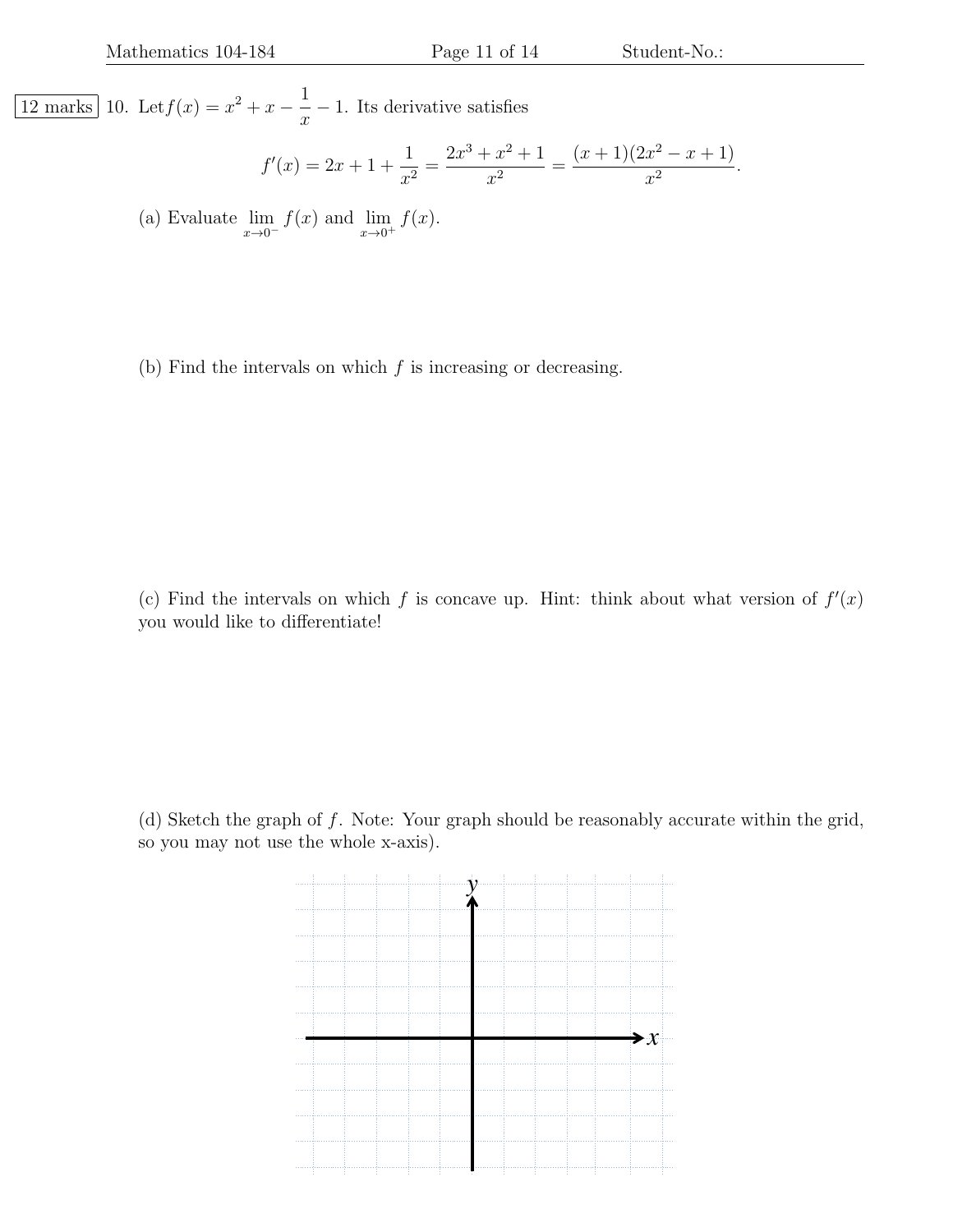10 marks 11. A spotlight on the ground shines on a wall 15 m away. If a woman 2 m tall walks from the spotlight toward the wall at a speed of 0.7 m/s, how fast is the length of her shadow (on the building) changing when she is 8 m from the building? State your answer accurate to 2 decimal places.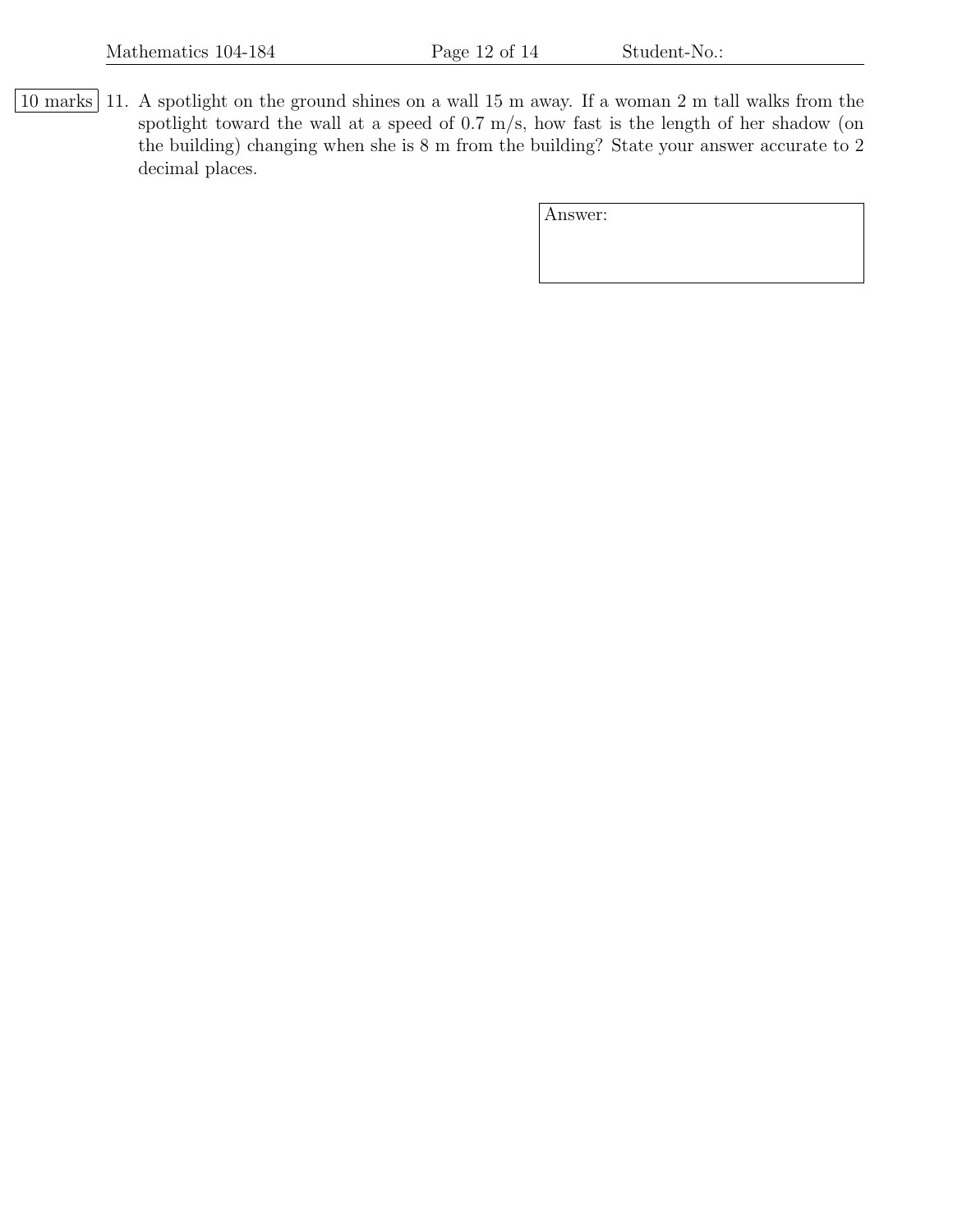This page has been left blank for your workings and solutions. Work here will not be graded. Do not remove it!